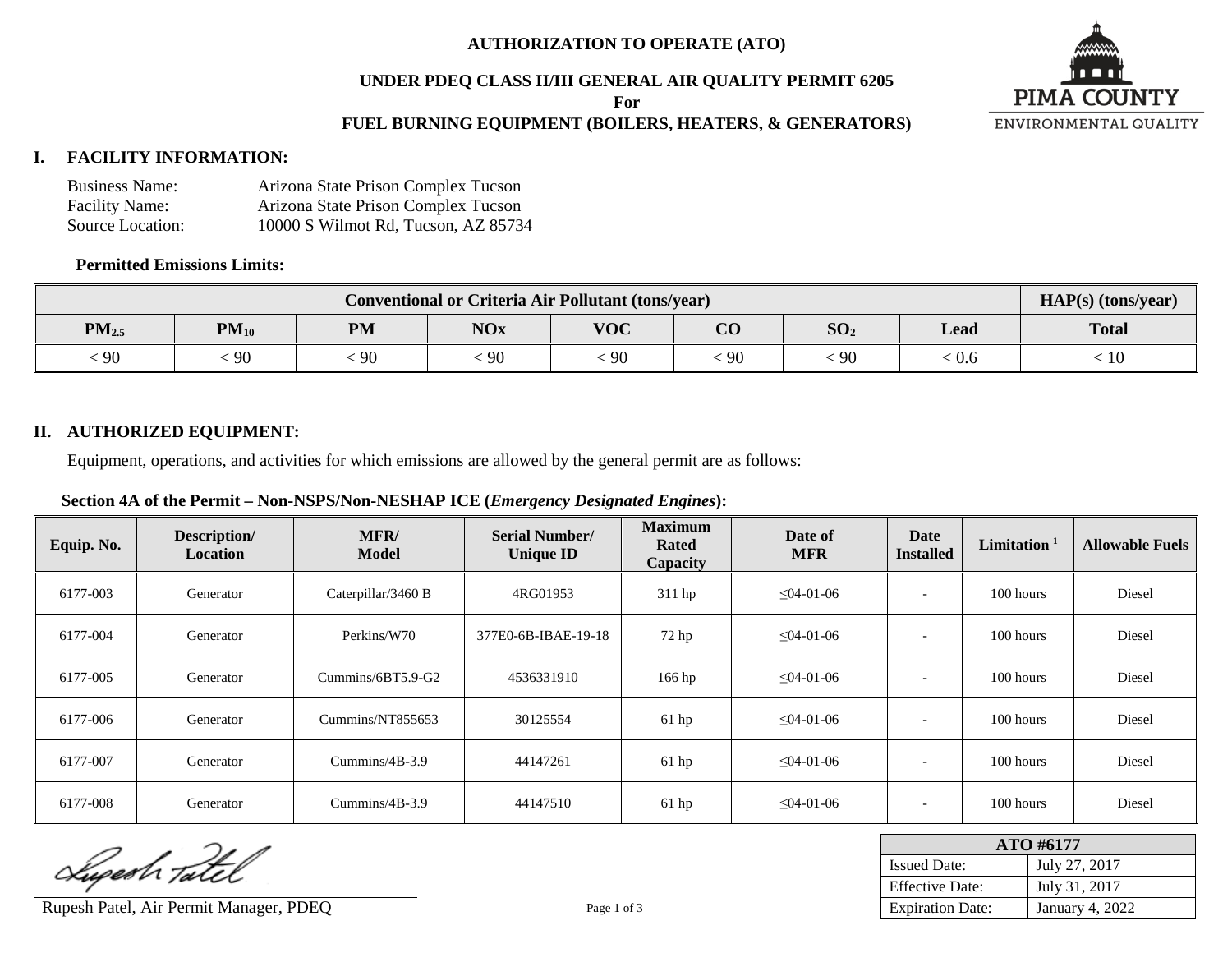#### **AUTHORIZATION TO OPERATE (ATO)**

#### **UNDER PDEQ CLASS II/III GENERAL AIR QUALITY PERMIT 6205 For**



## **FUEL BURNING EQUIPMENT (BOILERS, HEATERS, & GENERATORS)**

| Equip. No. | Description/<br>Location | <b>MFR/</b><br><b>Model</b> | <b>Serial Number/</b><br><b>Unique ID</b> | <b>Maximum</b><br>Rated<br>Capacity | Date of<br><b>MFR</b> | <b>Date</b><br><b>Installed</b> | Limitation $1$ | <b>Allowable Fuels</b> |
|------------|--------------------------|-----------------------------|-------------------------------------------|-------------------------------------|-----------------------|---------------------------------|----------------|------------------------|
| 6177-009   | Generator                | Cummins/NT-855GS            | 10510829                                  | 335 hp                              | $\leq 04 - 01 - 06$   | $\overline{\phantom{a}}$        | 100 hours      | Diesel                 |
| 6177-010   | Generator                | Cummins/6BT-5.9             | 44145721                                  | 134 hp                              | $\leq 04 - 01 - 06$   | $\overline{\phantom{a}}$        | 100 hours      | Diesel                 |
| 6177-011   | Generator                | Caterpillar/3412            | 81215267                                  | 749 hp                              | $\leq 04 - 01 - 06$   | $\overline{\phantom{a}}$        | 100 hours      | Diesel                 |
| 6177-012   | Generator                | Detroit Diesel/10637305     | 6AD419366                                 | 238 hp                              | $\leq 04 - 01 - 06$   | $\overline{\phantom{a}}$        | 100 hours      | Diesel                 |
| 6177-013   | Generator                | John Deere/6081AF001D       | RG6081A103699                             | $300$ hp                            | $\leq 04 - 01 - 06$   | $\overline{\phantom{a}}$        | 100 hours      | Diesel                 |
| 6177-014   | Generator                | Cummins/6BTA5.9G2           | 46417270                                  | $207$ hp                            | $\leq 04 - 01 - 06$   | $\overline{\phantom{a}}$        | 100 hours      | Diesel                 |
| 6177-015   | Generator                | Cummins/QSL9-G2NR3          | 46862642                                  | 282 hp                              | $\leq$ 04-01-06       | $\overline{\phantom{a}}$        | 100 hours      | Diesel                 |
| 6177-016   | Generator                | John Deere/6068HF285        | PE6068L0-48520                            | 237 hp                              | $\leq 04 - 01 - 06$   | $\overline{\phantom{a}}$        | 100 hours      | Diesel                 |

 $<sup>1</sup>$  The run hours are limited to maintenance testing and readiness checks. There is no limit on hours of operation during true emergencies.</sup>

## **Section 4C – NSPS for CI ICE (***Emergency Designated Engines***):**

| Equip.<br>No. | Description/<br>Location | MFR/<br><b>Model</b> | <b>Serial</b><br><b>Number/</b><br><b>Unique ID</b> | <b>Maximum</b><br><b>Rated</b><br>Capacity | Date of<br><b>MFR</b> | <b>Date</b><br><b>Installed</b> | <b>Run Hour Limitation</b> <sup>1</sup> | <b>Allowable Fuels</b> |
|---------------|--------------------------|----------------------|-----------------------------------------------------|--------------------------------------------|-----------------------|---------------------------------|-----------------------------------------|------------------------|
| $6177 - 001$  | Generator                | Cummins/OSK60-G6     | 33174908                                            | 1744 hp                                    | >2007                 |                                 | 100                                     | Diesel                 |
| 6177-002      | Generator                | Cummins/OSM11-G4NR3  | 35255138                                            | 470 hp                                     | $\geq$ 2007           |                                 | 100                                     | Diesel                 |

<sup>1.</sup> The run hours are limited to maintenance testing and readiness checks and non-emergency operation in accordance with the federal requirements. There is no limit on hours of operation during true emergencies.

Superh Tatel

Rupesh Patel, Air Permit Manager, PDEQ Page 2 of 3

| ATO #6177               |                        |  |  |  |  |
|-------------------------|------------------------|--|--|--|--|
| <b>Issued Date:</b>     | July 27, 2017          |  |  |  |  |
| <b>Effective Date:</b>  | July 31, 2017          |  |  |  |  |
| <b>Expiration Date:</b> | <b>January 4, 2022</b> |  |  |  |  |